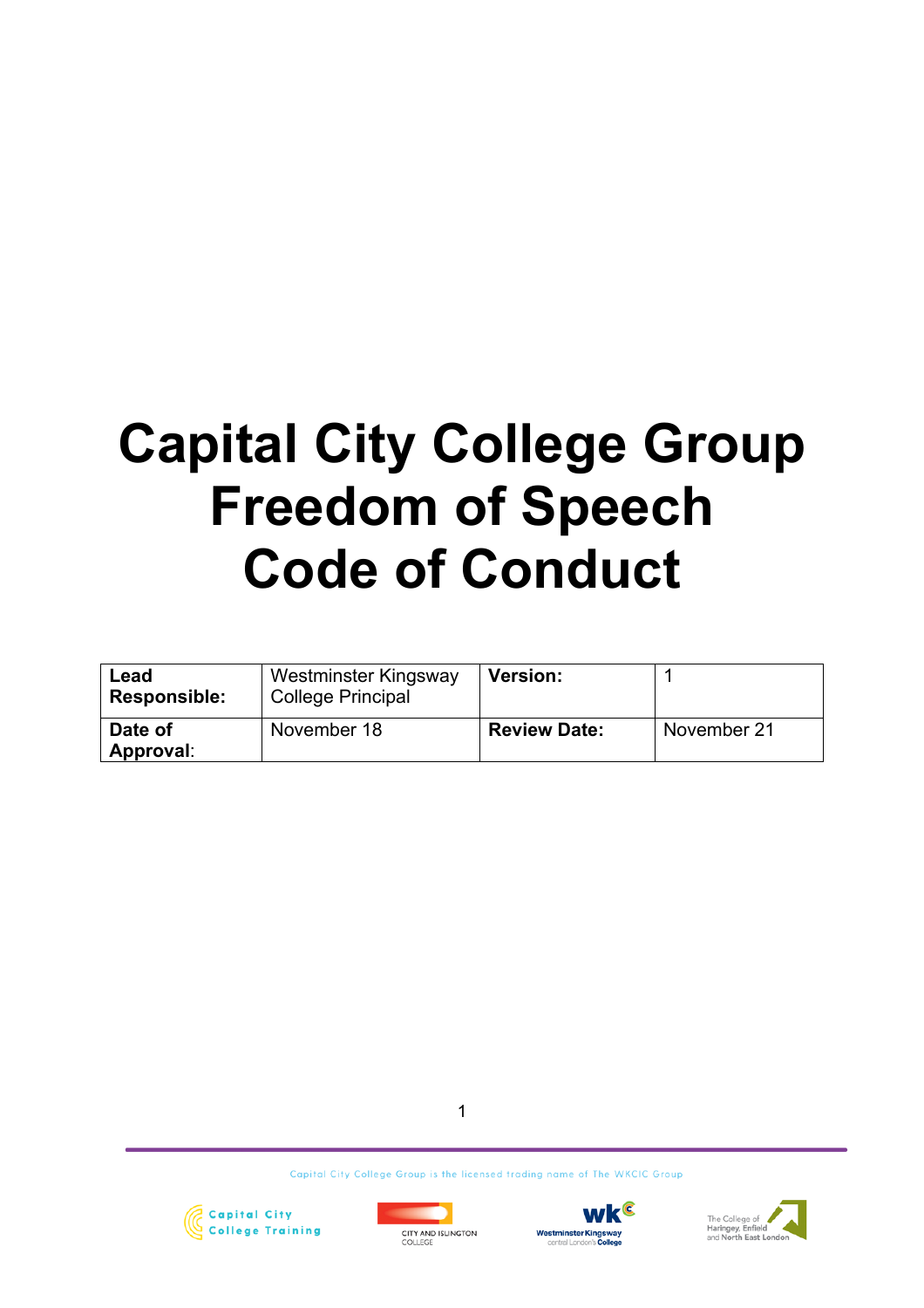# **Contents**

| 1. The Education (No 2) Act 1986 (the "Act")                       | 3 |
|--------------------------------------------------------------------|---|
| 2. Principles of the Code                                          | 3 |
| 3. Other Requirements of the Code                                  | 4 |
| 4. Appendix 1: Sample External Speaker/ Event Risk Assessment Form | 6 |

2







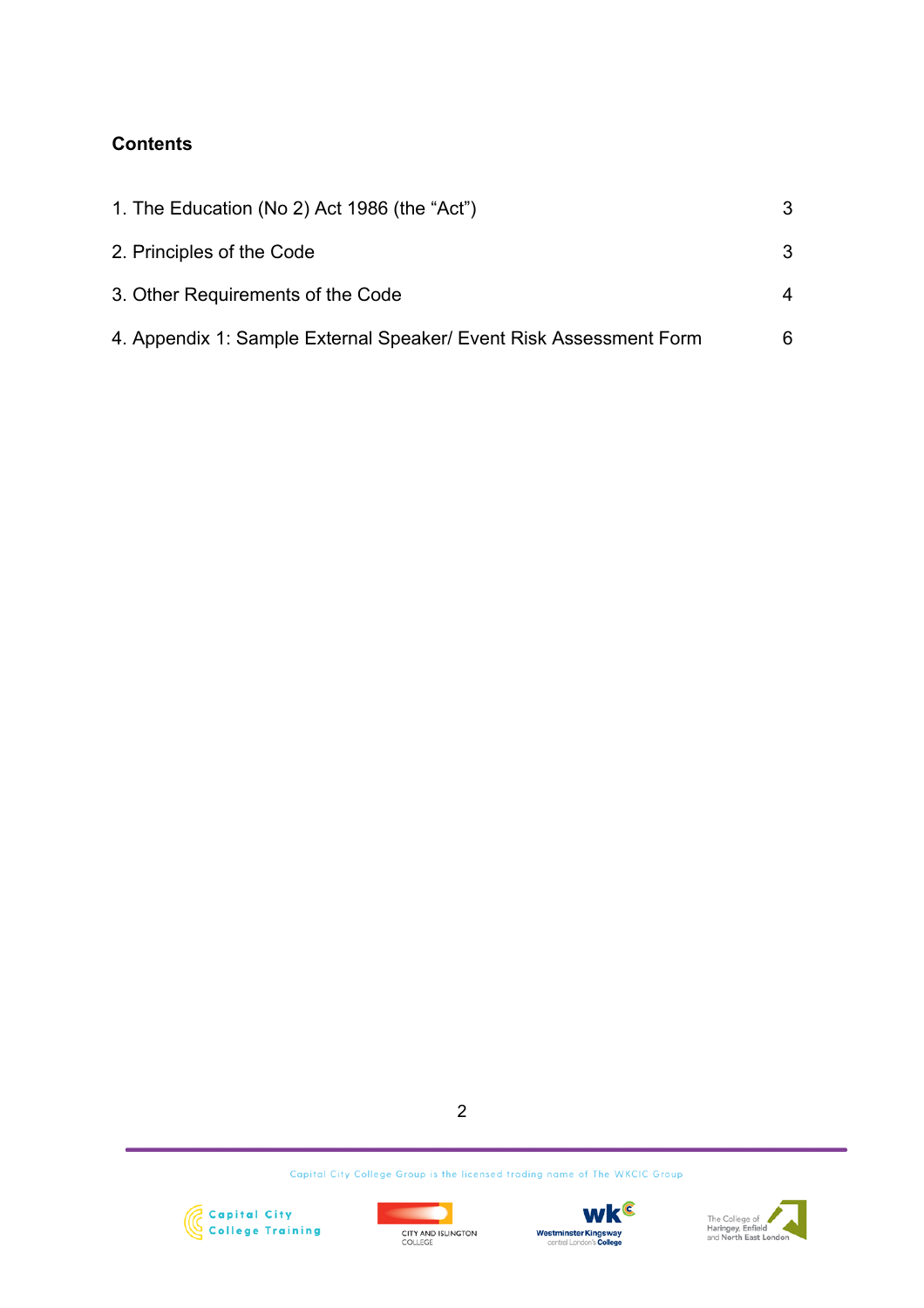# **Freedom of Speech Code of Practice:**

# **1.The Education (No 2) Act 1986 (the "Act")**

1:1 The Act requires every individual and body of persons concerned in the government of any further education institution to take such steps as are reasonably practicable to ensure that freedom of speech within the law is secured for students and employees of the institution and for visiting speakers.

1:2 There is also a requirement that, so far as is reasonably practicable, the use of educational premises shall not be denied to any individual or body of persons on grounds connected with the beliefs or views of that individual or any member of that body, or with the policy and objectives of that body.

1:3 Every individual and group concerned in the governance of Capital City College Group (The Group or CCCG) is required to take such steps as are reasonably practicable (including where appropriate the initiation of disciplinary measures) to secure compliance with the code of practice.

1:4 In addition, clear guidance is required to students, staff, governors and external agencies as to how the CCCG manages freedom of speech as part of its Prevent Duty Guidance and in line with the Counter-Terrorism and Security Act 2015.

# **2. Principles of the Code**

2:1 Capital City College Group is fully committed to this principle, and to the promotion, of freedom of speech and expression. The Group's core values are 'respect, aspiration, collaboration, creativity and opportunity'. As such it will therefore, promote an environment in which all of staff and students can fully engage in educational debate and feel able to question and test ideas, and to express new concepts and controversial or unpopular opinions, without fear of disrespect or discrimination. However, CCCG must take account of its other legal obligations, beyond those imposed by the Act. For example, a speaker who incites an audience to violence, breach of the peace or racial hatred is acting contrary to public order laws and as such shall not be regarded as lawful within the remit of this code. Speakers must respect the rights and freedom of others as protected by the law. The opinions made by staff or speakers also cannot or should not cause or lead to any harm or upset to students and colleagues that fall under any of the nine protected characteristics.

2:2 In the case of meetings organised by students or staff, invitations should not be sent by staff or students without prior consultation with the designated senior manager of CCCG.

3







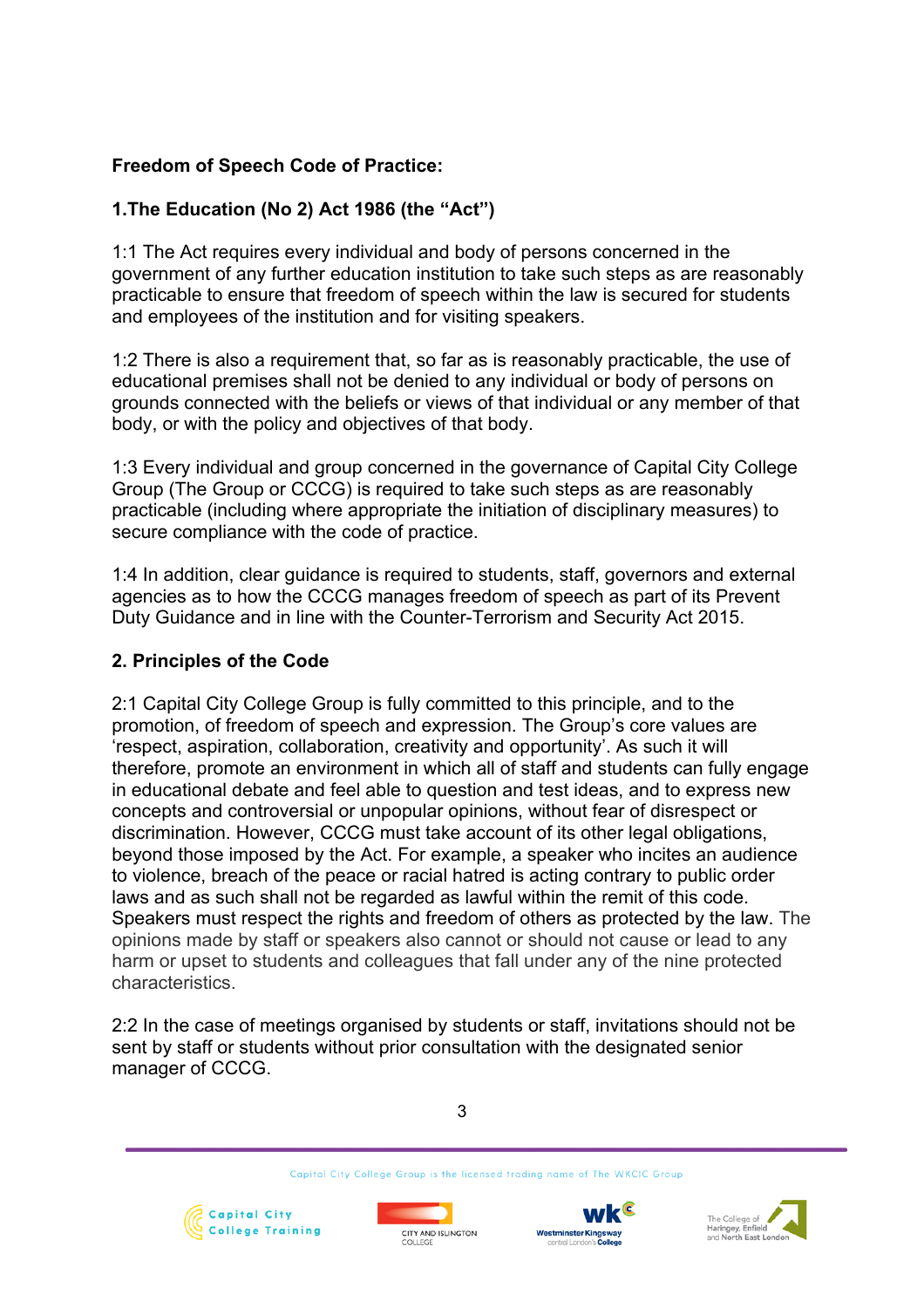2:3 In addition, section 26 of the Counter-Terrorism and Security Act 2015 ('the

Act')<sup>1</sup> places a duty on colleges, in the exercise of their functions to have 'due regard to the need to prevent people from being drawn into terrorism'. This necessitates the establishment of protocols and procedures by which to assess the risks associated with events that are CCCG affiliated, funded or branded.

2:4 The Group will not unreasonably refuse to allow events to be held on its premises. The lawful expression of controversial or unpopular views will not in itself constitute reasonable grounds for withholding permission for an event. Reasonable grounds for refusal would include, but are not limited to, the fact that the event is likely to:

- Include the expression of views that risk drawing people into terrorism or are the views of proscribed groups;
- Incite others to commit a violent or illegal act;
- Pose a genuine risk to the welfare, health or safety of members of the Group or the general public, or give rise to a breach of the peace.

2:5 This code aims to ensure that any events where external speakers are invited to address students and other members of the community on its premises:

- are lawful
- safeguard all members of the Group's community, buildings and equipment
- support equality and diversity.
- support good community relations (internally and externally)
- do not significantly constrain the work of the Group
- safeguard the Group's good reputation

# **3. Other Requirements of the Code**

### **This document can be adapted locally by each institution in the Group, but local variations must follow the principles within this document.**

3:1 The organisers of a meeting should appoint one person as the principal organiser in order to simplify communication and liaison between the organisers and CCCG and to avoid confusion.

3:2 The principal organiser of a meeting must submit a request to the designated senior manager of a college or training company of CCCG two weeks in advance of the meeting, setting out the proposed date, time and place of the meeting; the subject of the address; the name of the speaker; and a statement whether the meeting is going to be private or open to the public using the appropriate Risk Assessment form for the building . Exceptionally, where two weeks' notice is impractical, the designated senior manager may agree to accept shorter notice.







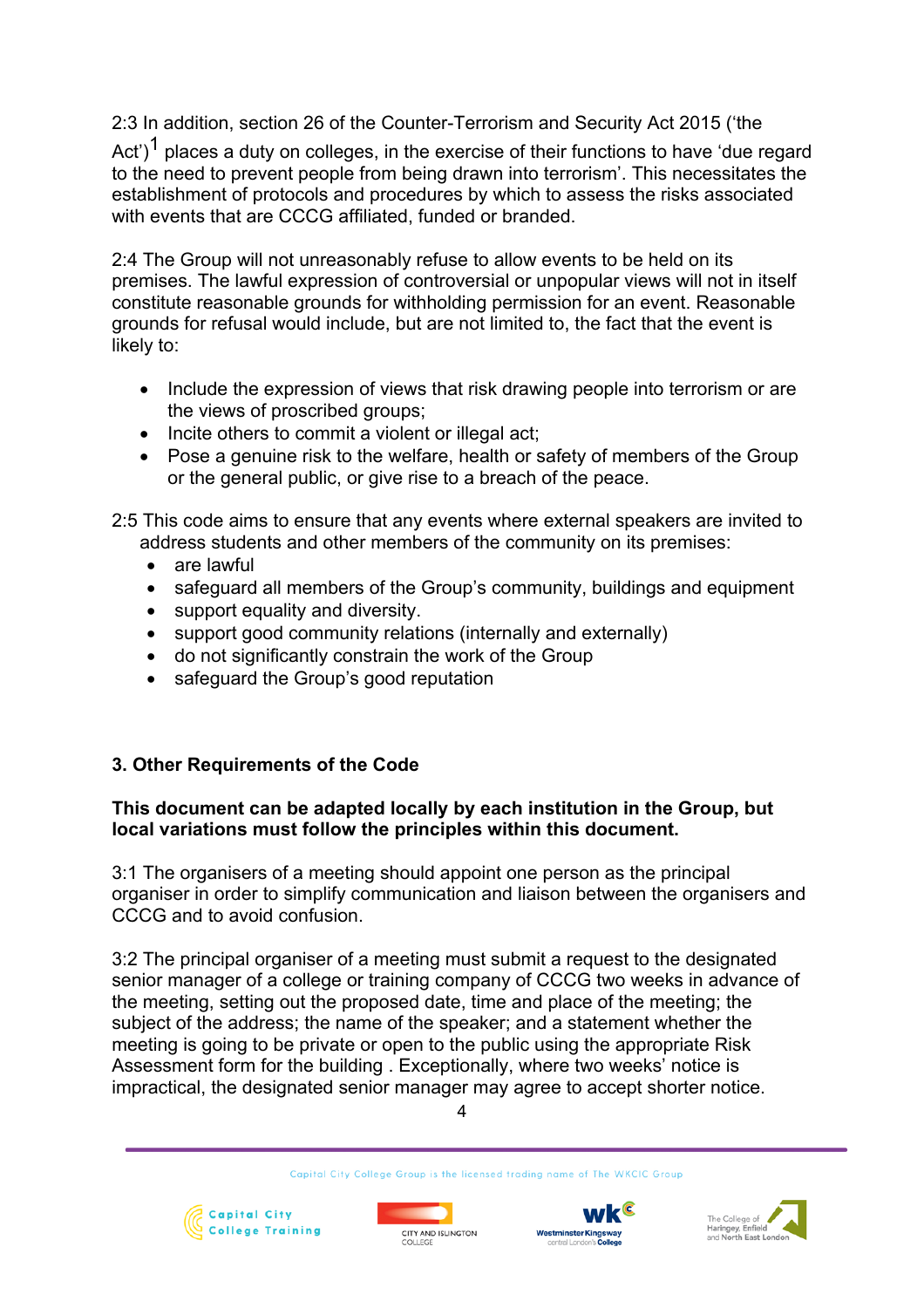3:3 Within one week of receiving notice from the principal organiser, the designated senior manager will confirm or reject the application. Where s/he grants permission, they may attach any conditions which s/he considers necessary for the fulfilment of the Group's legal obligations to protect and secure freedom of speech and/or any other legal obligation and/or fulfil any other Group requirements or rule.

3:4 These conditions may, for example, include a requirement that tickets must be issued where a meeting is to be open to the public; or that an adequate number of stewards must be provided by the organisers and that the designated senior manager must be satisfied about their suitability; or that members of security staff must be present, to help in keeping order; or that a member of the Group's staff, must be there as a "controlling officer". They may also concern the admission or exclusion of representatives of the media. The organisers are expected to comply fully with all such conditions.

3:5 The designated senior manager has discretion to consult the police and, if s/he does so and then thinks it appropriate, to attach further conditions.

3:6 The designated senior manager may at his or her discretion refuse permission for a meeting or later withdraw permission already given. The organisers may appeal, within five days of receiving the decision to a Principal or Managing Director of the Group. The Principal's decision will be final and will be communicated to the principal organisers within five days of receiving full details of the appeal.

3:7 Where a meeting proceeds, the organisers are under a duty to see that nothing in their preparations for it or their conduct of it infringes the law.

3:8 The responsibility for conducting a meeting rests with the principal organiser, especially if there are any conditions to permission to use the Group's premises.

3:9 CCCG premises used for meetings must be left clean and tidy. In default, the organisers may be charged for any additional cleaning and for any repairs which are necessary.

5







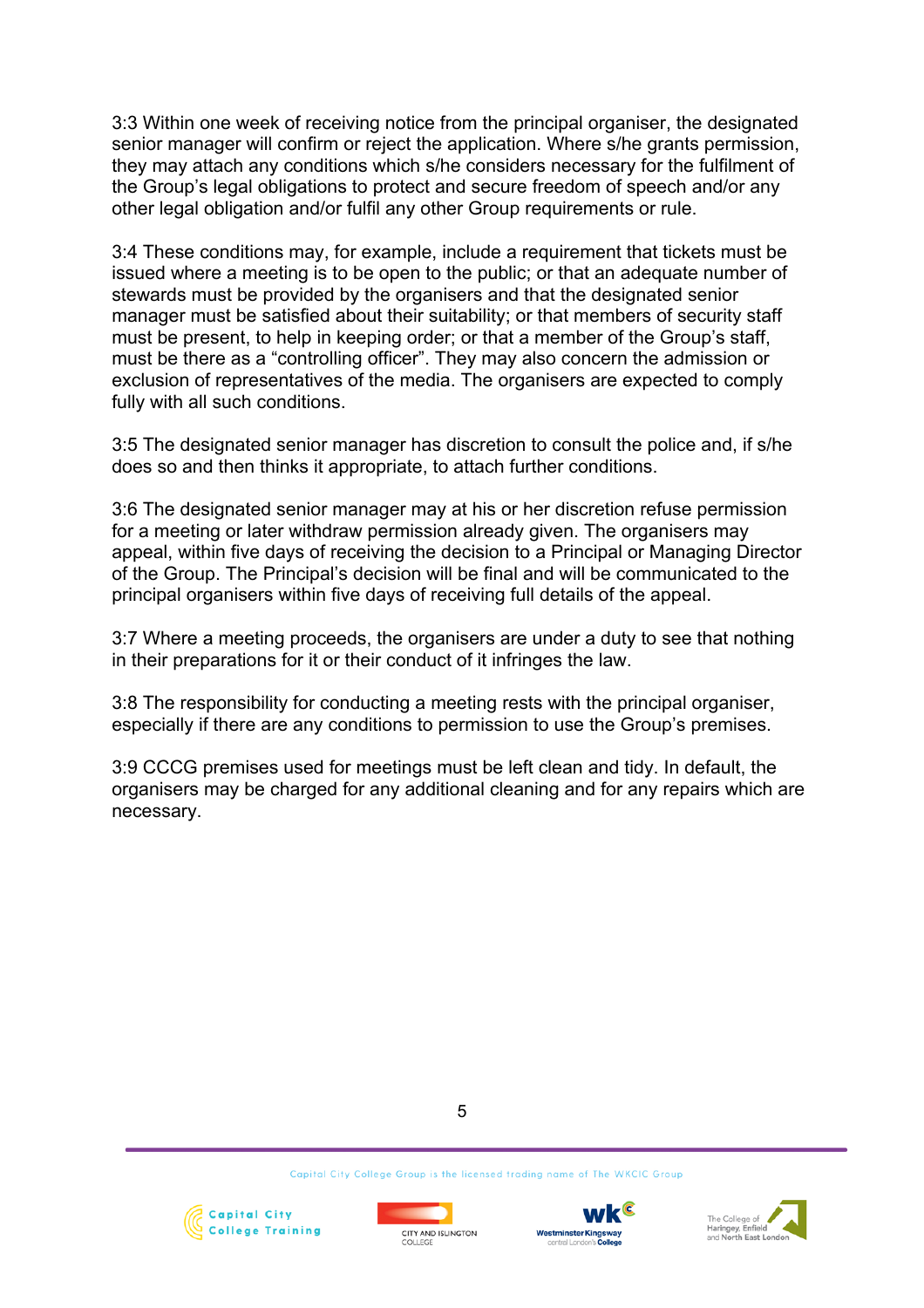# **Appendix 1: Sample External Speaker/ Event Risk Assessment Form**

# **External Speaker/Event Risk Assessment Form This form must be accompanied by an RF2 and further detail of the event proposed**

| Speaker/group<br><b>Assessed</b>                         | <b>Proposed Date of</b><br><b>Event</b>    | Date of<br><b>Assessment</b>                                               |
|----------------------------------------------------------|--------------------------------------------|----------------------------------------------------------------------------|
| Event                                                    | Head of<br>Safeguarding<br><b>Assessor</b> | Signature of<br><b>Assessor</b>                                            |
| <b>Risk</b><br>1. Insignificant / Minimal<br>2. Moderate |                                            | <b>Outcome</b><br><b>Speaker Accepted</b><br>IJ<br><b>Speaker Rejected</b> |

- 
- 
- **3. High or extreme**

| <b>NATURE OF RISK</b> | <b>CONSIDERATIONS</b>                    | <b>ISSUE</b><br><b>IDENTIFIED</b> | <b>RISK</b><br><b>SCORE</b> | <b>ACTION</b><br>TO.<br><b>MITIGATE</b> | <b>IS RISK</b><br><b>ACCEPTABLE</b><br>Y/N | <b>COMMENTS</b> |
|-----------------------|------------------------------------------|-----------------------------------|-----------------------------|-----------------------------------------|--------------------------------------------|-----------------|
|                       |                                          |                                   |                             | <b>RISK</b>                             |                                            |                 |
| Guest / External      | The speaker has been or is currently     |                                   |                             |                                         |                                            |                 |
| Speaker History:      | associated with:                         |                                   |                             |                                         |                                            |                 |
|                       | Home Office Proscribed<br>a)             |                                   |                             |                                         |                                            |                 |
|                       | Organisations,                           |                                   |                             |                                         |                                            |                 |
|                       | Organisations which advocate acts<br>b)  |                                   |                             |                                         |                                            |                 |
|                       | of terrorism, or,                        |                                   |                             |                                         |                                            |                 |
|                       | Any organisation whose beliefs<br>C)     |                                   |                             |                                         |                                            |                 |
|                       | contradict the college's Equality and    |                                   |                             |                                         |                                            |                 |
|                       | Diversity policy.                        |                                   |                             |                                         |                                            |                 |
| The content of the    | The speaker has expressed an opinion     |                                   |                             |                                         |                                            |                 |
| presentation is       | /interpretation in public, which:        |                                   |                             |                                         |                                            |                 |
| likely to undermine   | Contradicts the college's Equality<br>a) |                                   |                             |                                         |                                            |                 |
| the college's         | and Diversity policy in any way.         |                                   |                             |                                         |                                            |                 |
| Equality and          | Advocates involvement in violence<br>b)  |                                   |                             |                                         |                                            |                 |
| Diversity policy.     | abroad.                                  |                                   |                             |                                         |                                            |                 |
|                       | Promotes the isolation of groups<br>c)   |                                   |                             |                                         |                                            |                 |
|                       | from other students, or, is likely to    |                                   |                             |                                         |                                            |                 |
|                       | isolate any individual/group of          |                                   |                             |                                         |                                            |                 |
|                       | individuals.                             |                                   |                             |                                         |                                            |                 |
| The content of the    | Tolerance<br>$\bullet$                   |                                   |                             |                                         |                                            |                 |
| presentation is in    | Rule of law                              |                                   |                             |                                         |                                            |                 |
| direct conflict with  | <b>Mutual Respect</b><br>$\bullet$       |                                   |                             |                                         |                                            |                 |
| College and British   | Individual liberty<br>$\bullet$          |                                   |                             |                                         |                                            |                 |
| values                | Democracy<br>$\bullet$                   |                                   |                             |                                         |                                            |                 |
| Likelihood of         | Published material<br>$\bullet$          |                                   |                             |                                         |                                            |                 |
| causing offence       | Previous speech content                  |                                   |                             |                                         |                                            |                 |
|                       | Known affiliations<br>$\bullet$          |                                   |                             |                                         |                                            |                 |
|                       | Guest/Speaker aliases                    |                                   |                             |                                         |                                            |                 |

# 6